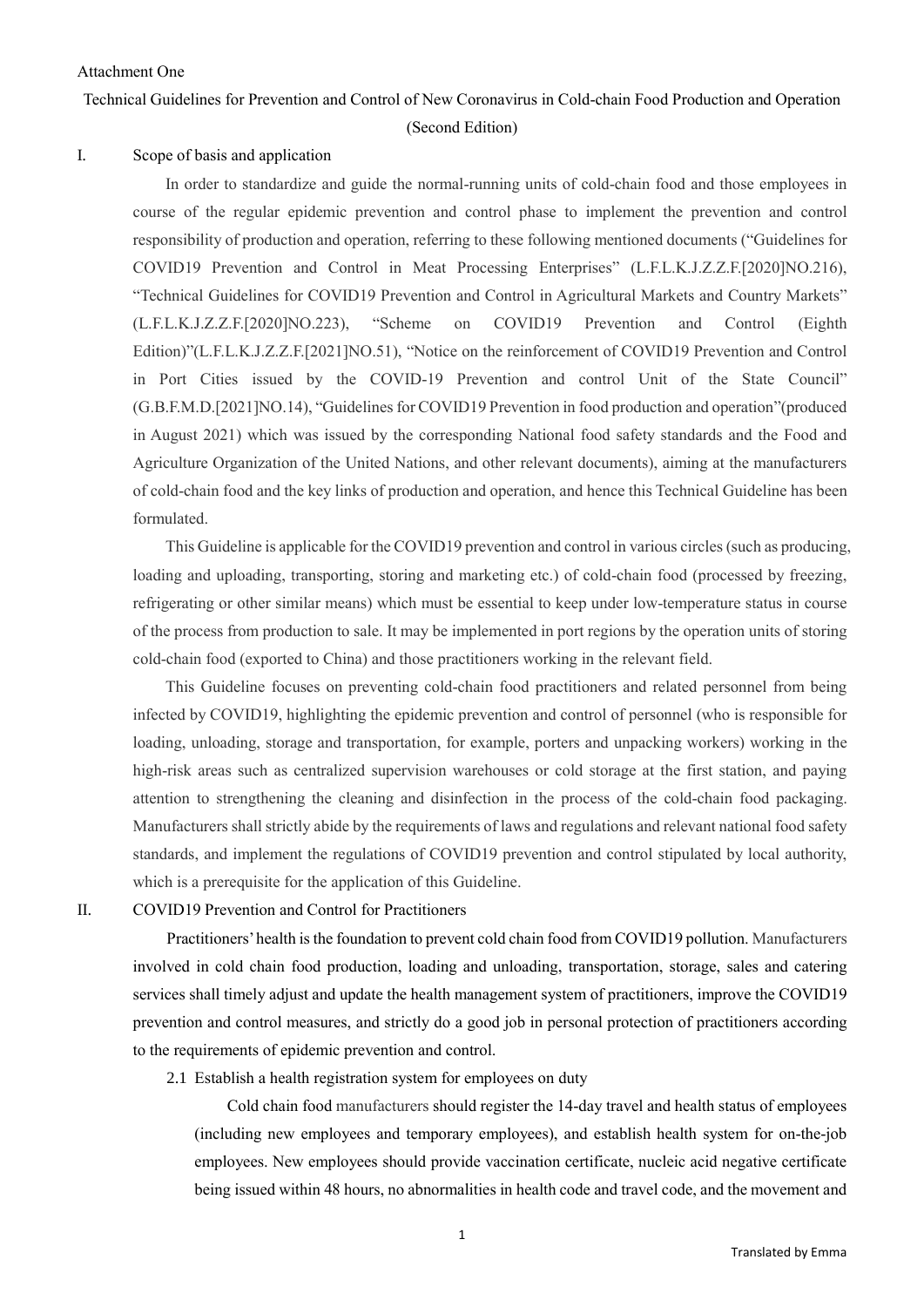health status of employees shall be always noted.

2.2 Daily health monitoring of employees

 Cold chain food manufacturers should strengthen monitoring personnel access and health. The following systems shall be established for all employees, which includes health system (including 10 main symptoms: fever, dry cough, fatigue, decreased sense of smell and taste, stuffy nose, runny nose, sore throat, conjunctivitis, myalgia and diarrhea), risk contact information reporting system, temperature measuring points at the entrance of food manufactory, and besides, the implementation of prevention and control measures such as registration, temperature measurement, disinfection and health code inspection etc., and it shall be only allowed for "green code" to enter into the manufactory.

2.3 Nucleic acid test of practitioners

Nucleic acid test is the important means to search for those infected people at an early time. Cold chain food practitioners should carry out relevant tests according to the "Scheme on COVID19 Prevention and Control (Eighth Edition)"(L.F.L.K.J.Z.Z.F.[2021]NO.51). For those high risk personnel, the frequency of nucleic acid test should be appropriately increased.

Personnel in high-risk positions includes but is not limited to the following personnel: high-risk personnel (who are in direct first-time contact with imported cold chain food without preventive disinfection) such as porters, stevedores, box workers, disinfection personnel, forklift workers, warehouse keepers, sampling personnel and garbage cleaning personnel in the centralized supervision warehouse or the first station cold storage; Slow-down front-end personnel of imported cold chain food production and processing enterprises, such as porters and unpackers.

Personnel in high-risk positions should carry out high-frequency nucleic acid test, which can be appropriately adjusted on the basis of risk level judged by local situations. In principle, reasonable arrangements should be made to ensure that nucleic acid test could be carried out on personnel of the same category every day.

2.4 Registration and management of outsiders

 Minimize the entry of outsiders into the production and operation areas. If it is really necessary to enter, it shall register the unit and health status, confirm whether there is any contact with personnel of the risk areas, etc., and implement measures such as checking and registering the health and travel code, measuring temperature, and taking personal protection (such as wearing masks, etc.) before entering. When the vehicle enters and exits, personnel in the vehicle shall stay in the vehicle unless necessary. If it is really necessary to leave the vehicle, all the above requirements shall be completed. Any unnecessary contact with the doorman, attendants, staffs and drivers shall be avoided.

- 2.5 Hygienic requirements for practitioners
	- 2.5.1 Work in good health. Ensure the good health before working, report health status information to the manufacturers, and take the initiative to accept the temperature measurement. In case of fever, dry cough, fatigue or other symptoms, take the initiative to report immediately and seek medical treatment in time.
	- 2.5.2 Personal protection. Practitioners shall correctly wear masks, gloves and overalls during work. Work clothes should be kept clean and tidy, regularly cleaned and disinfected if necessary. Practitioners in special posts (fresh slaughter, split workshop, etc.) shall wear waterproof aprons and rubber gloves in addition to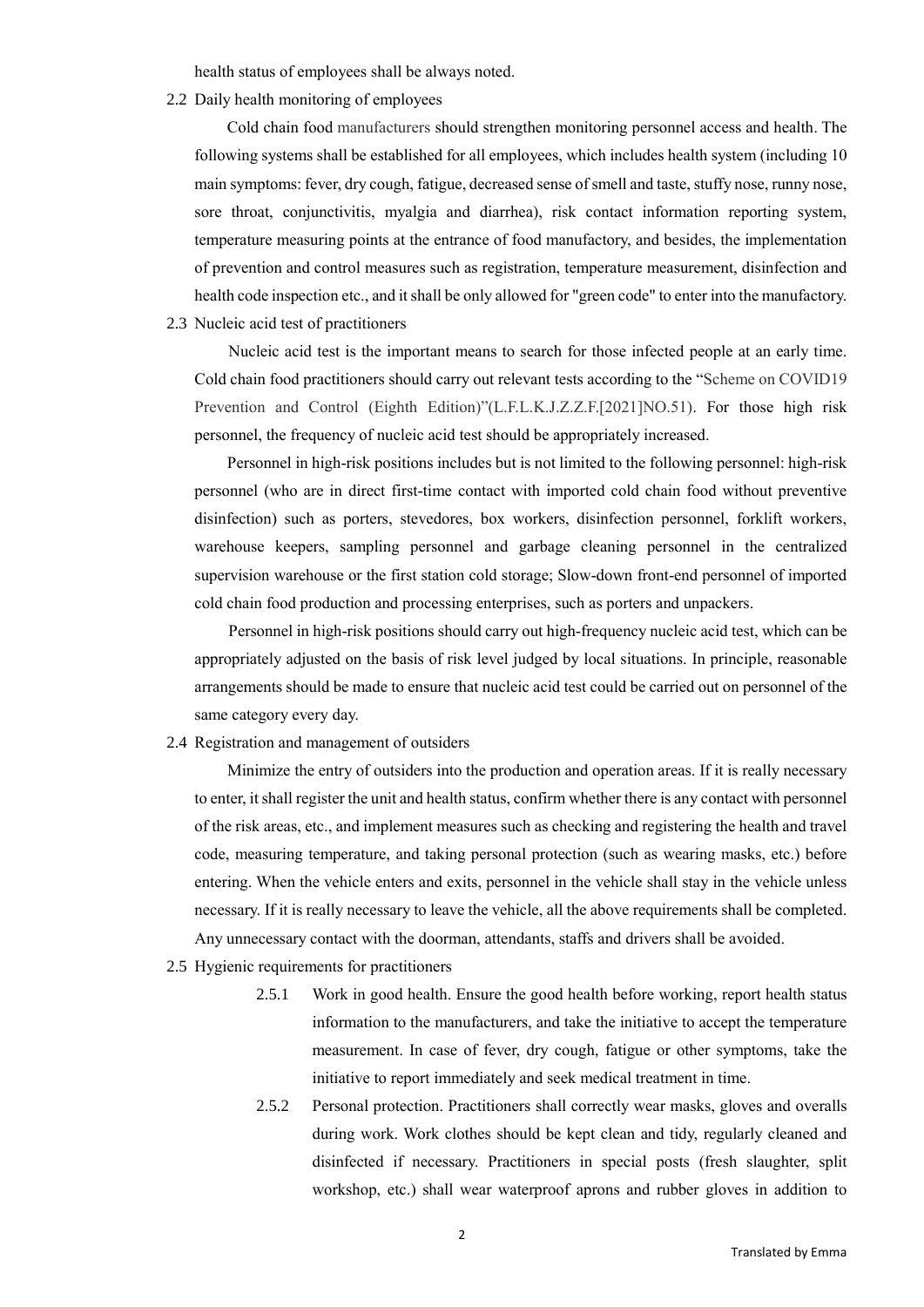overalls according to the requirements. Food practitioners are recommended to wear disposable gloves which must be frequently replaced and wash hands during the intervals of the replacement and before wearing. In order to avoid secondary contamination of protective goods, gloves must be replaced after the non-food related activities (such as opening/closing doors by hand, emptying garbage bins).

- 2.5.3 Pay attention to personal hygiene. Cover nose and mouth with paper towels or brachium when sneezing or coughing. Do not spit everywhere, and pay attention to hygiene when blowing nose. Try to avoid touching mouth, eyes and nose with hands.
- 2.5.4 Keep hands clean and tidy. After touching public objects such as shelves and handrails with hands, wash hands under running water with hand sanitizer or soap in time, or rub hands with quick-dry hand disinfectant.
- 2.6 Establish reporting system on health abnormity

 For any suspected symptoms of the employees or the co-residents such as fever, dry cough and fatigue, it shall be timely reported by means of step by step or direct report as appropriate to the top leaders. Once any employee is found with the above-mentioned abnormal symptoms, it shall quickly take effective measures to ensure keeping this employee and any in close contact from the working environment. For those high risk areas, it is recommended to require the health employees to make "zero" reports according to the prevention and control regulations stipulated by local authorities.

2.7 Procedures for practitioners to return to work

According to the registration and health records of employees on duty in the manufactory, timely track the treatment and rehabilitation status of employees who are under the status such as abnormal health situation, physical discomfort, suspected or infected (infected or asymptomatic infected), and scientifically assess whether the requirements could be met for returning to work after rehabilitation. If the symptoms of confirmed cases subside and two 24-hour PCR nucleic acid tests are both negative, the isolation can be relieved. Practitioners who are close contacts should be also confirmed to meet the above requirements before returning to work.

2.8 More publicity on the knowledge of prevention and control

Carry out various forms of health education, guide practitioners to master the knowledge and skills related to the COVID19 prevention and control and other respiratory infectious diseases, develop good hygiene habits, and pay more attention to self-protection.

- III. Prevention and control requirements for the process of loading, unloading, storage and transportation
	- 3.1 Hygienic requirements for stevedores

For those working in high-risk posts and direct contacting imported cold chain food without preventive disinfection, such as porters, stevedores, unloading workers and disinfection personnel in centralized supervision warehouse or cold storage at the first station, fixed personnel and closed-loop management are required, and nucleic acid test shall be carried out with reference to 2.3.

In addition to the general personal hygiene requirements, special work clothes, disposable medical masks, gloves and others shall be worn before goods transporting, while goggles and face screens shall be worn if necessary which is to avoid frequent contact with the goods.

Especially when loading and unloading imported cold chain food from risk areas, relevant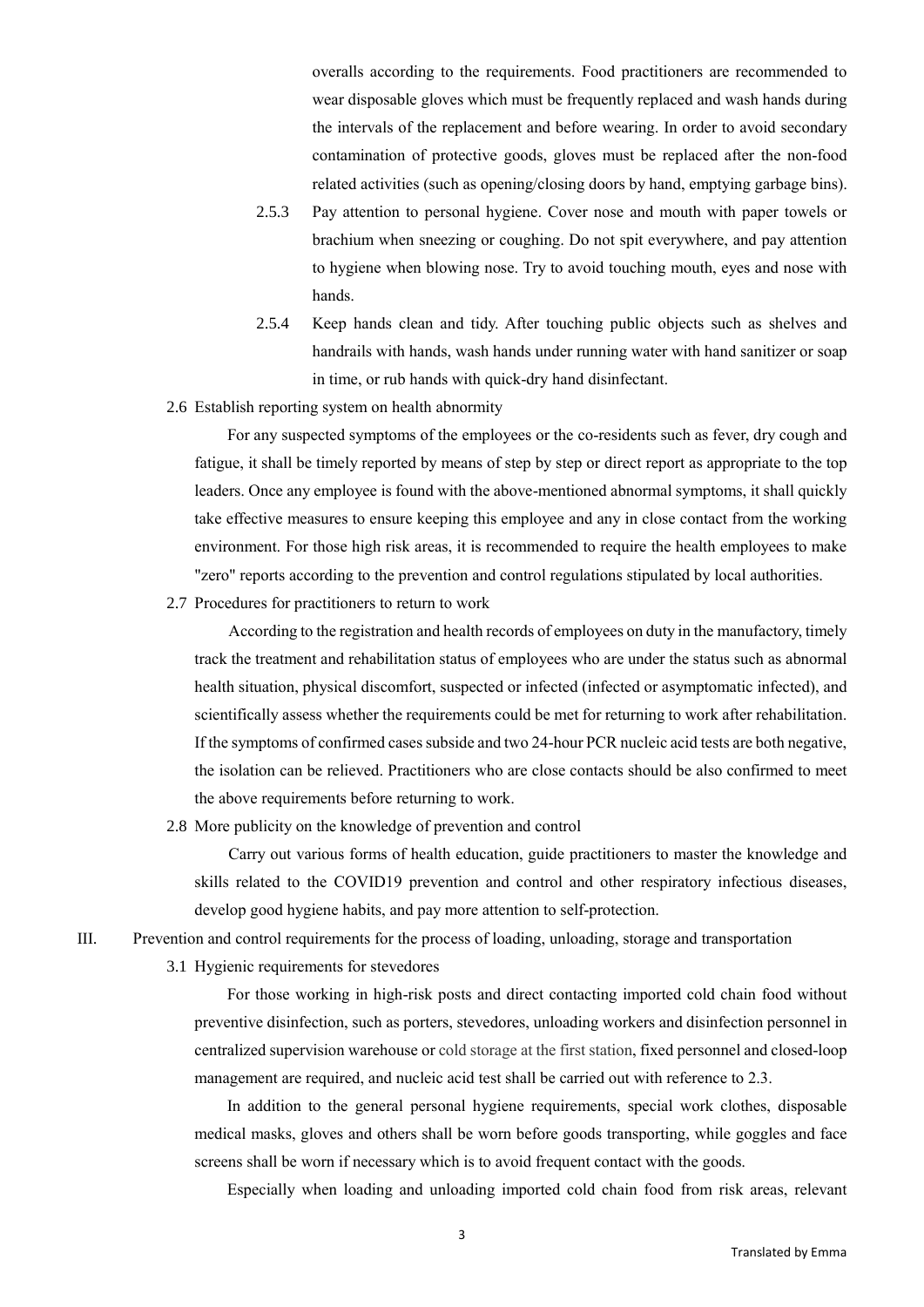personnel should wear masks in the whole process of goods transportation, avoid the goods clinging to face or touching nose and mouth with hands, and prevent direct contact from frozen aquatic products that may be contaminated by COVID19. If mask is damaged during the process, shall be replaced immediately.

# 3.2 Hygienic requirements for drivers

 Based upon the hygiene requirements for practitioners, in addition to self-protection, personnel (such as drivers) transporting imported cold chain food shall not open boxes without authorization during transportation, and shall not open the package of cold chain food without authorization to directly contact cold chain food. When vehicles enter and exit, drivers and accompanying personnel should avoid unnecessary contact with doormen and staffs.

#### 3.3 Hygienic management on goods source

For imported cold chain food, importers or shippers should cooperate with relevant departments to sample and test food and its packaging. For food coming from other towns or cities, distributors should take the initiative to ask suppliers for relevant testing information related to food safety and epidemic prevention. If an importer or shipper entrusts a third-party logistics company to provide transportation, warehousing and other services, when the goods are delivered to the thirdparty logistics company, shall take the initiative to provide the testing information related to food safety and epidemic prevention to the third-party logistics company.

In the process of cold chain logistics, if support or gasket needs to be installed in logistics packaging, it shall meet the relevant food safety and hygiene requirements. The temperature conditions for the storage and transportation of cold chain food shall be indicated on the logistics packaging. In order to strengthen the operation management of goods loading, uploading, transportation and others, goods cannot directly contact with the ground, and the cold chain food packaging cannot be opened at will. It shall be ensured that the temperature of cold chain food is always within the allowable fluctuation range during the process of transportation, storage and sorting. Make good record of the following information such as time, temperature and others occurred in each delivery link.

### 3.4 Hygienic management on vehicles

 It should be ensured that the interior of the vehicle is clean, non-toxic, harmless, odor-free and pollution-free, and preventive disinfection should be regularly carried out. For specific disinfection measures, please refer to the Technical guidelines for the Prevention, Control and Disinfection of New Coronavirus in Cold Chain Food Production and Operation (Second Edition).

- IV. Requirements for the COVID19 Prevention and Control in the process of production and processing
	- 4.1 Hygienic requirements for personnel

Implement according to the requirements of 2.5.

For the slow-down front-end personnel of imported cold chain food production and processing enterprises, such as porters, unpacking workers and other personnel working in high-risk posts, fixed personnel and closed-loop management are required, and nucleic acid test shall be carried out with reference to 2.3.

4.2 Keep safe distance

Keep a distance of at least one meter. Feasible measures to keep safe distance in the food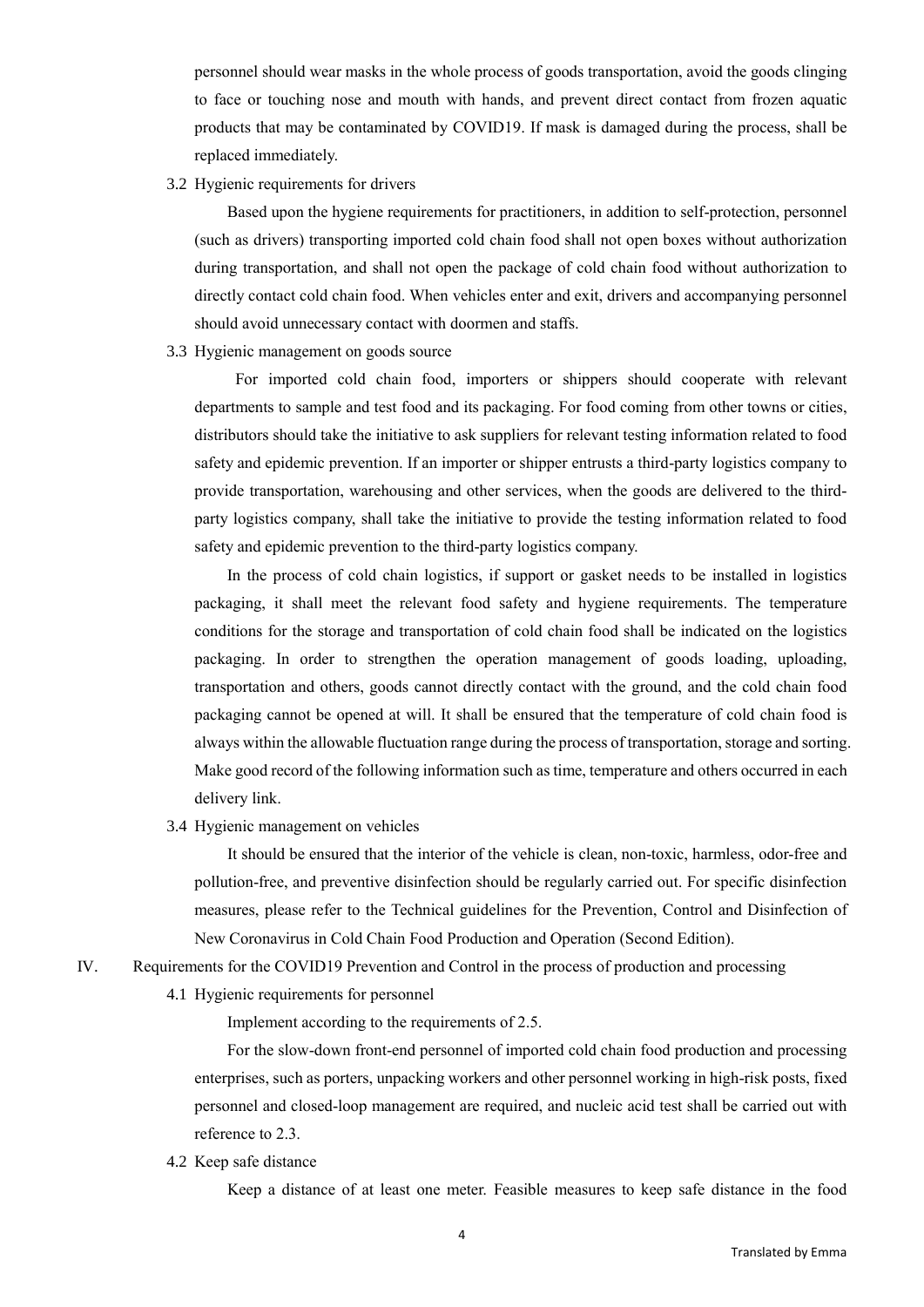processing environment include: setting workbench on one side of the production line, malposition during the process of production or assembling baffles in the middle of the production line to prevent face-to-face working; Strictly limit the number of employees in the food preparation area and exclude all unnecessary personnel; Divide employees into working groups or teams to reduce communication and interaction between working groups.

- 4.3 Goods protection and inspection
	- 4.3.1 Loading and unloading protection. Stevedores who need direct contact with cold chain food shall wear work clothes, disposable medical masks, gloves and others before goods transportation, and wear goggles and face screen if necessary which is to avoid frequent contact with the goods.
	- 4.3.2 Source control. Cold chain food enterprises shall do a good job in compliance inspection and evaluation on suppliers, conscientiously do a good job in verifying and inspecting each batch of food, and truthfully and legally make a record of the following information such as incoming inspection, delivery inspection, and food sales etc. Ensure the traceability of food. The preservation period of records and vouchers shall not be less than 6 months after the expiration date of food. If there is no clear expiration date, the preservation period shall not be less than 2 years.
	- 4.3.3 Certificate of inspection. For imported cold chain food, importers or shippers shall cooperate with relevant departments to sample and test food and its package. For food coming from other towns or cities, distributors shall take the initiative to ask suppliers for relevant testing information related to food safety and epidemic prevention.
- 4.4 Cleaning and disinfection

 Please refer to the Technical guidelines for the Prevention, Control and Disinfection of New Coronavirus in Cold Chain Food Production and Operation (Second Edition).

- 4.5 Other protection measures
	- 4.5.1 Requirements for ventilation. Natural ventilation is preferred in ordinary factory areas, and mechanical ventilation can be supplemented if conditions are not available. Closed factory areas shall maintain the circulation of indoor air and air supply safety of air conditioning system. The air conditioning and ventilation system shall be regularly inspected, cleaned and disinfected to ensure the clean and safe operation.
	- 4.5.2 Water supply and drainage facilities. Shall be equipped with perfect sewers and keep it smooth. Ground flushing faucets and disinfection facilities shall be equipped for flushing and disinfection of sewage. Sewage discharge shall comply with relevant regulations.
- V. Requirements for prevention and control in the process of sales and operation

The following markets for cold chain food, including centralized trading markets (wholesale markets of agricultural products, free market of agricultural products, community's vegetable markets), supermarkets, convenience stores, restaurants, self-operated e-commerce and other food operators, shall be equipped with corresponding freezing and refrigeration facilities.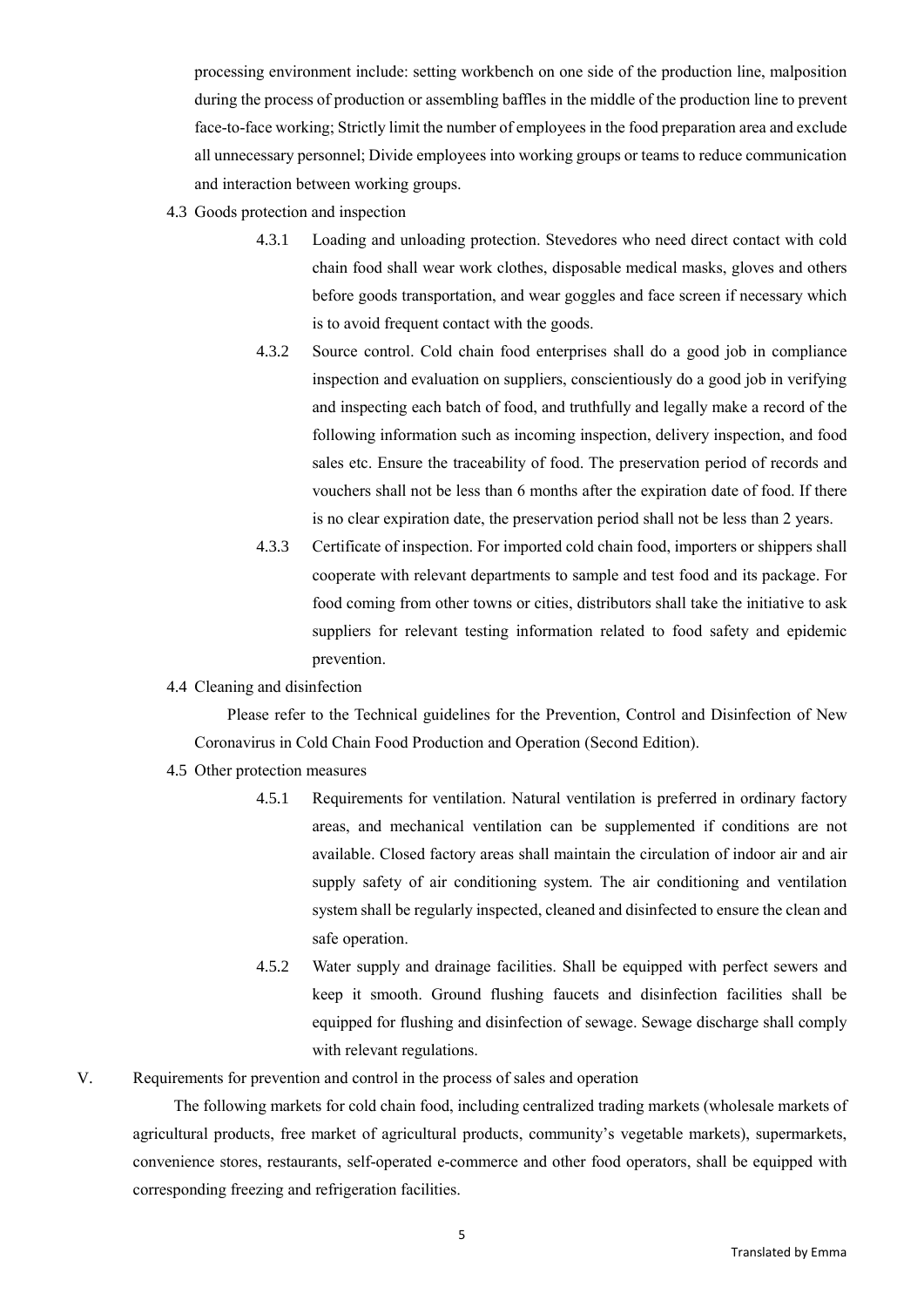### 5.1 Hygiene requirements for personnel

 Implement according to the requirements of 2.5. Food operators in special stalls such as fresh slaughter need to wear waterproof aprons and rubber gloves in addition to overalls.

5.2 Keep safe distance

Reasonably control the numbers of customers entering into the cold chain food sales area, avoid gathering and crowding, keep a distance of at least one meter, and moderately increase the confined space. Ground markers can be used for the guidance and control of orderly queuing of customers, which is convenient for customers to keep the distance, especially in crowded areas, such as reception and cash registers.

5.3 Cleaning and Disinfection

 Please refer to the Technical guidelines for the Prevention, Control and Disinfection of New Coronavirus in Cold Chain Food Production and Operation (Second Edition).

- 5.4 Warning notification
	- 5.4.1 Set up signs at the entrance, requiring customers not to enter the store when they are in abnormal or bad health condition, or have suspected symptoms.
	- 5.4.2 Regularly broadcast or post notices in cold chain food retail areas (shops, stores and supermarkets) to remind customers of keeping distance and timely cleaning hands. If consumers bring their own shopping bag, it is recommended that they shall clean to use it again after bagging cold chain food.
- 5.5 Other protection measures

 Glass barriers shall be installed at cash registers and counters, which is to encourage the noncontact paying means to reduce contact. Consideration should be given to not publicly displaying or selling unpackaged cold chain food at self-service counters.

VI. Requirements for prevention and control in the process of food processing

In order to prevent and control COVID19 pollution involving cold chain food catering services, catering service operators shall pay attention to the following prevention and control points.

6.1 Hygiene Requirements for Personnel

Implement according to the requirements of 2.5.

- 6.2 Keep safe distance
	- 6.2.1 Use appropriate measures to prevent people from being too crowded, and keep a distance of at least one meter between food practitioners.
	- 6.2.2 Seating arrangements for dining shall reach a safe social distance.
	- 6.2.3 Ground markers can be used to facilitate customers to keep distance, especially in crowded areas, such as reception and cash registers.
- 6.3 Cleaning and disinfection

 Please refer to the Technical guidelines for the Prevention, Control and Disinfection of New Coronavirus in Cold Chain Food Production and Operation (Second Edition).

- 6.4 Other protection measures
	- 6.4.1 Provide cleaning disinfectant. Provide hand sanitizer or disposable disinfectant for employees and consumers.
	- 6.4.2 Prevent cross contamination. Raw and cooked foods shall be separately processed